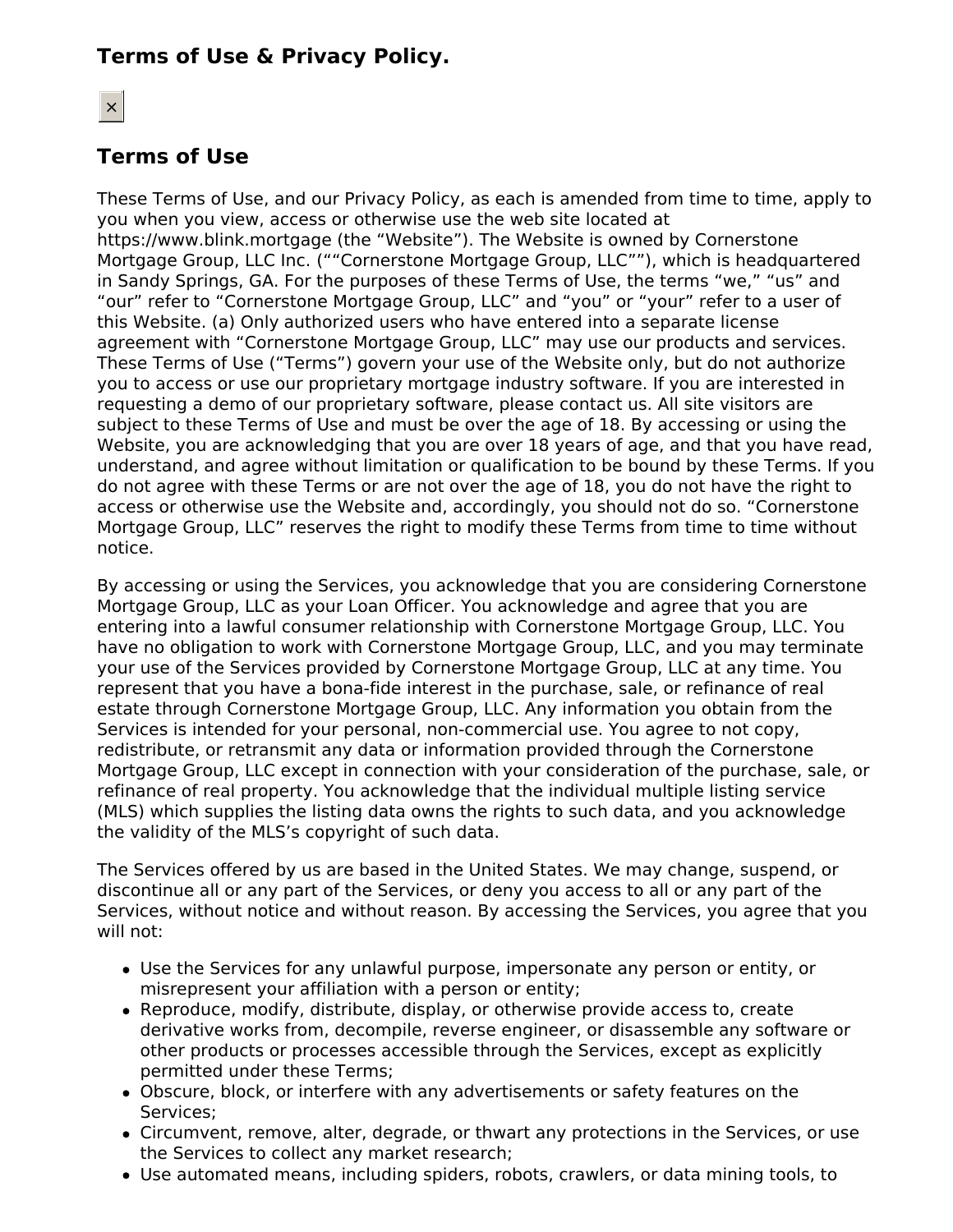download or scrape data from the Services, directly or indirectly, except for Internet search engines (e.g., Google) and non-commercial public archives (e.g., archive.org) that comply with our robots.txt file;

- Take any action that imposes or may impose (in our discretion) an unreasonable load on our technical infrastructure; or
- Interfere with the proper operation of the Services through the use of any virus, device, information collection or transmission mechanism, software or routine, or access or attempt to gain access to any data, files, or passwords related to the Services through hacking, password or data mining, or any other means.

# **Eligibility**

You must be at least 18 years of age to use the Services. By agreeing to these Terms, you represent and warrant that:

- You are at least 18 years of age.
- You have not previously been suspended or removed from use of the Services.
- Your registration and your use of the Services is in compliance with all applicable laws and regulations.

### **Accounts and Passwords**

To access some features of the Services, you may be required to register for an account. When you register for an account, you may be required to provide us with some information about yourself, such as an email address or other contact information. You agree that the information you provide is accurate and that you will keep it accurate and up to date at all times. You are responsible for maintaining the confidentiality of your usernames and passwords associated with your account and the Services. You must notify us immediately of any unauthorized use of your account. You may be liable for losses or damages incurred by us or any other user of the Services due to someone else using your username, ID, password, or other information which provides access to the Services. We are not liable for any loss or damage you may incur as a result of your failure to comply with these requirements.

By registering as a user on the Services, you expressly authorize Cornerstone Mortgage Group, LLC to access certain third-party websites and accounts on your behalf, to retrieve personal information and other information about you for any legitimate business purpose, subject to applicable law and our Privacy Policy. You agree that we may collect and use technical and usage data and related information about your computer or mobile device, date and time of Services access, system and software, and peripherals to facilitate the provision of product support and other services to you. You grant permission to us to use this information to improve products, to provide services or technologies to you, and to provide advertising content, including working with third parties who provide targeted advertising content. Features of the Services may request access to information contained or generated in your computer or mobile device, including location services. If you deny access to these functions, the Services may not work as designed. For more information on how we collect, use, transfer, store and share your online data and personal information, and how you can manage your online privacy choices, please see our Privacy Policy

# **Security**

You are prohibited from violating or attempting to violate the security of the Services, including, without limitation:

Accessing data not intended for your viewing or logging into a server or account which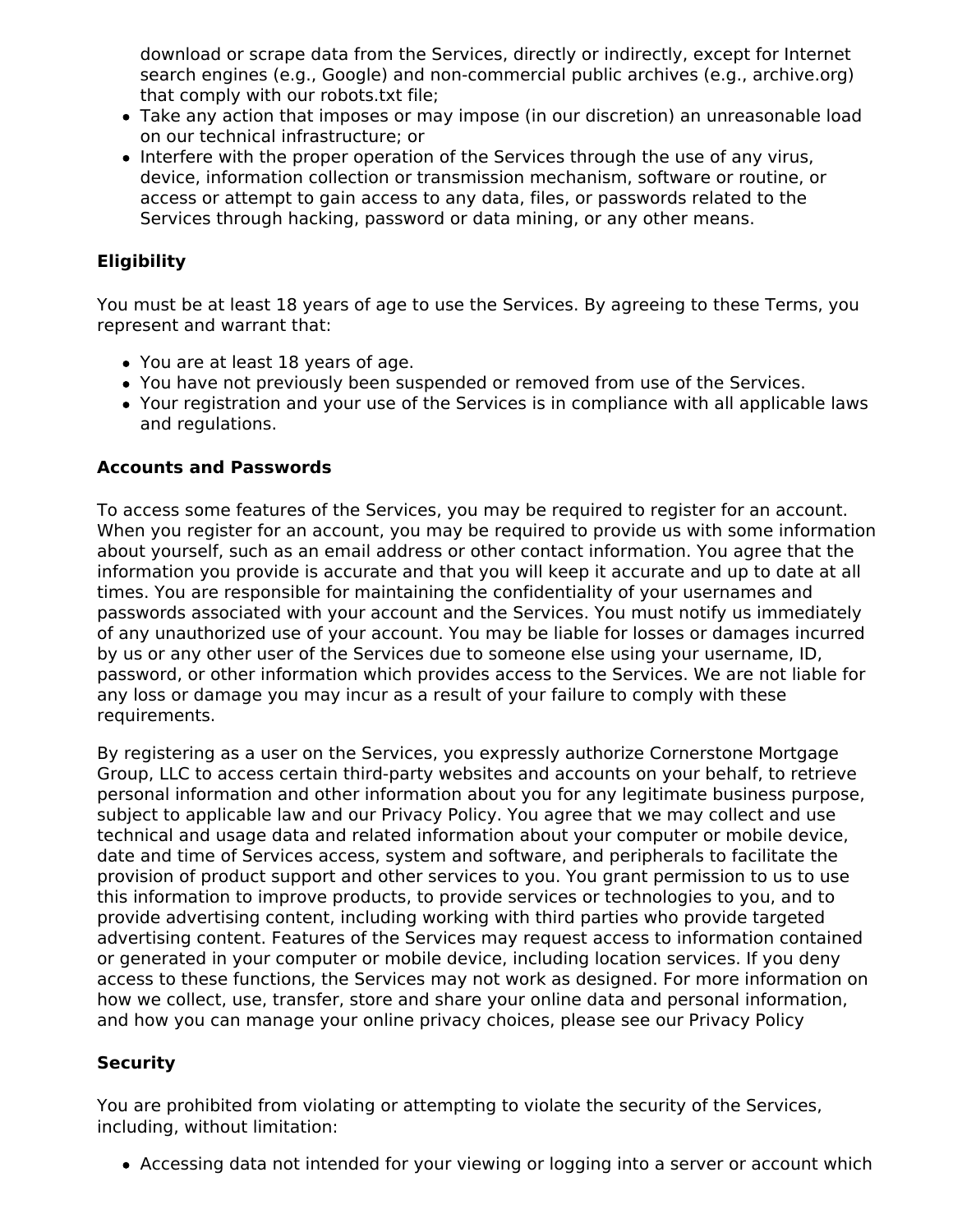you are not authorized to access

- Attempting to probe, scan, or test the vulnerability of a system or network or to breach security or authentication measures without proper authorization
- Attempting to interfere with service to any user, host, or network.

Violations of system or network security may result in civil or criminal liability. Cornerstone Mortgage Group, LLC will investigate occurrences that may involve such violations and may involve, and cooperate with, law enforcement authorities in prosecuting users who are involved in such violations.

# **Software**

You are granted a non-exclusive, non-sublicensable, non-transferable, personal, limited license to use the software and related functionality embedded in the Services (collectively, "Software"). Certain Software that Cornerstone Mortgage Group, LLC uses to provide the Services has been licensed from third parties (each, a "Third Party Licensor") that are not affiliated with Cornerstone Mortgage Group, LLC. Your limited right to use the Software is revocable in the discretion of Cornerstone Mortgage Group, LLC and its Third-Party Licensors. You agree to download and install all Software updates for the Services promptly once they are available to you. Cornerstone Mortgage Group, LLC and its Third-Party Licensors have no obligation to correct any bugs, defects or errors in the Services or Software, or to otherwise support, maintain, improve, modify, upgrade, update, or enhance the Services or Software.

# **Information Subject to Change**

Although Cornerstone Mortgage Group, LLC has tried to provide accurate and timely information, the content of the Services may not be accurate, complete and/or current and may include typographical errors or technical inaccuracies. The information and materials contained in the Services are subject to change at any time without notice. Cornerstone Mortgage Group, LLC may change the products, services and other information identified on the Services at any time. Applicable terms, conditions, and eligibility requirements are subject to change and not all Services are available in all geographic areas. The information published on the Services is provided as a convenience to our visitors and is for informational purposes only. You should verify all information before relying on it and any decisions which you may make based upon the information contained on the Services shall be at your sole risk and responsibility. Your eligibility for particular Services is subject to final approval, determination, and acceptance by Cornerstone Mortgage Group, LLC in its sole and absolute discretion, notwithstanding your visit to and/or use of the Services.

# **Links**

The Services may contain links and may enable you to post content to third party websites that are not owned or controlled by Cornerstone Mortgage Group, LLC. We are not affiliated with, have no control over, and assume no responsibility for the content, privacy policies, or practices of any third-party websites. You: (i) are solely responsible and liable for your use of and linking to third party websites and any content that you may send or post to a thirdparty website, and (ii) expressly release Cornerstone Mortgage Group, LLC from any and all liability arising from your use of any third-party website. Accordingly, we encourage you to read the terms and conditions and privacy policy of each third-party website that you may choose to visit, link to, or post content on. Any advice, opinions, or recommendations provided by third party websites are those of the third-party website providers and not of Cornerstone Mortgage Group, LLC. Your participation in any linked third-party website, including payment for and the delivery of goods or services, is based solely on the agreement, if any, between you and the third-party website provider.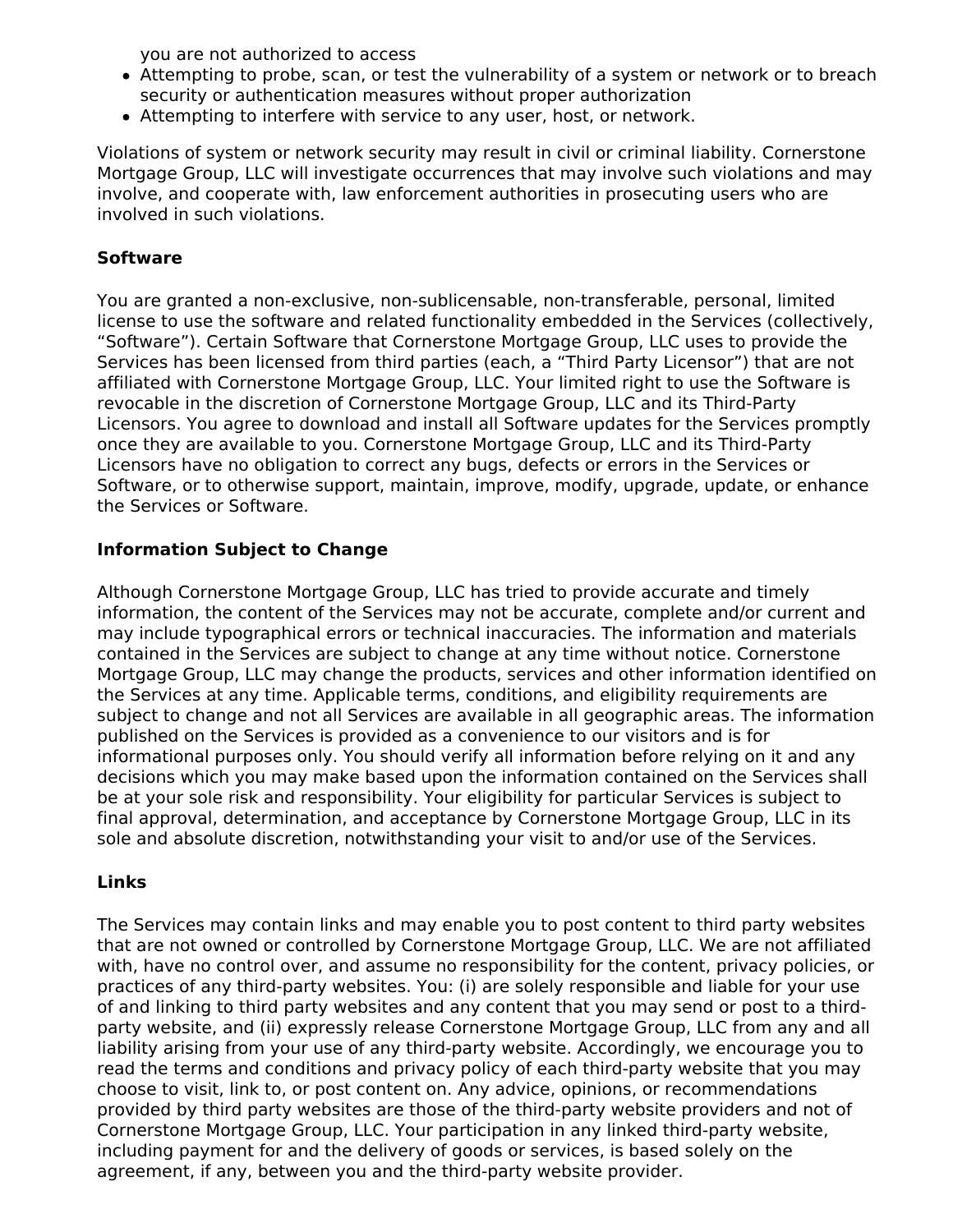# **Telecommunications Providers**

You agree that when you use the Services, you will remain subject to the terms and conditions of all of your existing agreements with us, our affiliates and/or any unaffiliated service providers and your internet service provider and mobile service carrier or provider, and that these Terms do not amend or supersede any of those agreements. You understand that those agreements may provide for fees, limitations and restrictions which might impact your use of the Services (for example, your mobile service carrier or provider may impose data usage or text message charges for your use of or interaction with the Cornerstone Mortgage Group, LLC Apps), and you agree to be solely responsible for all such fees, limitations, and restrictions. You agree that only your mobile service carrier or internet service provider is responsible for its products and services. Accordingly, you agree to resolve any problems with your carrier or provider directly with your carrier or provider without involving us.

# **Intellectual Property**

Cornerstone Mortgage Group, LLC and the other trademarks, logos, and service marks displayed on the Services are our trademarks or those of our affiliates and/or other respective third-party owners. Under no circumstances may you alter, modify, or change these trademarks. You are prohibited from using these trademarks for any purpose without written permission. All rights, title, and interest in the Services and any content contained herein are the exclusive property of Cornerstone Mortgage Group, LLC, except as otherwise stated.

The information contained on the Services, including but not limited to text, graphics, and images (other than certain images licensed from third parties) and their arrangement, are copyright ©2016-2021 by Cornerstone Mortgage Group, LLC. and/or its affiliates and subsidiaries. All rights reserved.

You are authorized to view the information available on the Services for your informational purposes only. If you download any information from the Services for your personal reference, you shall not obscure any copyright, trademark, or other notices, and you acknowledge and agree that you do not acquire any ownership rights by downloading copyrighted material. You may not copy, republish, redistribute, transmit, participate in the transmission of, create derivatives of, alter, edit, or exploit in any manner any material including by storage on retrieval systems, without the express written permission of Cornerstone Mortgage Group, LLC. Deliberate misuse of the Services is expressly prohibited, and Cornerstone Mortgage Group, LLC reserves the right to terminate your access to the Services at any time for any reason and to advise the legal authorities of any misuse of the Services, including, without limitation, hacking and the introduction of viruses or other malware.

# **Digital Millennium Copyright Act - Notice of Claims of Copyright Infringement & Related Issues (17 USC § 512 et seq.)**

We respect the intellectual property rights of others. Anyone who believes their work has been reproduced in a way that constitutes copyright infringement may notify our agent by providing the following information:

- Identification of the copyrighted work that you claim has been infringed, or, if multiple copyrighted works at a single online site are covered by a single notification, a representative list of such works at the site
- Identification of the material that you claim is infringing and needs to be removed, including a description of where it is located so that the copyright agent can locate it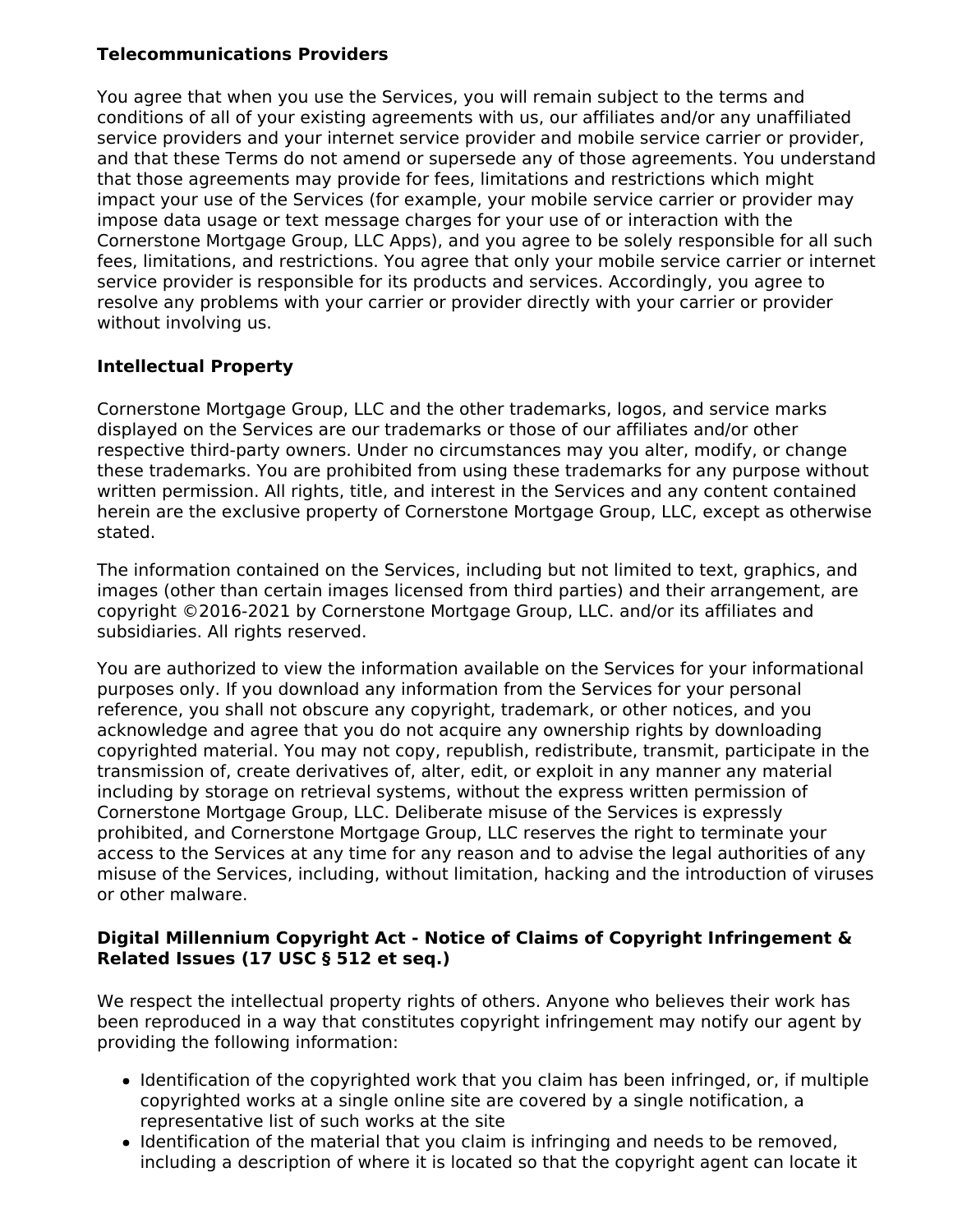- Your address, telephone number, and, if available, e-mail address, so that the copyright agent may contact you about your complaint
- A signed statement that the above information is accurate; that you have a good faith belief that the identified use of the material is not authorized by the copyright owner, its agent, or the law; and, under penalty of perjury, that you are the copyright owner or are authorized to act on the copyright owner's behalf in this situation

Upon obtaining such knowledge we will act expeditiously to remove, or disable access to, the material. Please be aware that there are substantial penalties for false claims.

If a notice of copyright infringement has been wrongly filed against you, you may submit a counter notification to our agent. A valid counter notification is a written communication that incorporates the following elements:

- A physical or electronic signature of the poster
- Identification of the material that has been removed or to which access has been disabled and the location at which the material appeared before it was removed or access to it was disabled
- A statement under penalty of perjury that you have a good faith belief that the material was removed or disabled as a result of mistake or misidentification
- Your name, address, and telephone number; a statement that you consent to the jurisdiction of federal district court for the judicial district in which your address is located, or if your address is outside of the U.S., for any judicial district in which the service provider may be found; and that you will accept service of process from the complainant

### **Communications**

By your use of the Services, you also expressly consent to receiving servicing, collection, marketing and other calls and messages (including auto-dialed and pre-recorded message calls), SMS messages (including text messages), faxes, letters, and emails from us, our affiliates, marketing partners, agents, and others communicating at their request or on their behalf, via any telephone numbers (including any cellular telephone numbers), mailing addresses, or email addresses, or by using any other information that you have provided or may provide in the future. Your cellular or mobile telephone provider may charge you according to the type of plan you carry. Your consent will be effective regardless of any registration with any state or federal Do Not Call list or other comparable list or registry. Your consent for auto-dialed and prerecorded calls shall remain in effect until you revoke it. Your consent to these calls may be revoked by informing the telemarketing representative or by any other reasonable method that ensures we receive the revocation. Your consent to telemarketing calls is not a condition of obtaining the Services.

By submitting any comment, complaint, suggestion, improvement, idea, testimonial or other communication (each, a "Submission") to Cornerstone Mortgage Group, LLC through the Services or any other method, you acknowledge and agree that any and all Submissions, and all rights therein, become the sole and exclusive property of Cornerstone Mortgage Group, LLC including any future rights, regardless of any subsequent modification or deletion of the provisions in the Terms. You acknowledge and agree that you irrevocably disclaim any right in the Submission and that the right to use, publish, display, commercially exploit, and create derivative ideas based on the Submission belong exclusively to Cornerstone Mortgage Group, LLC with no compensation, notice, credit, or other obligation being due or owed to you or anyone else.

You also consent to the recording and monitoring, for quality assurance, training, risk management, collection or other purposes, of any calls or other communications that you place with or send to us (or our agents, representatives, affiliates, third parties or anyone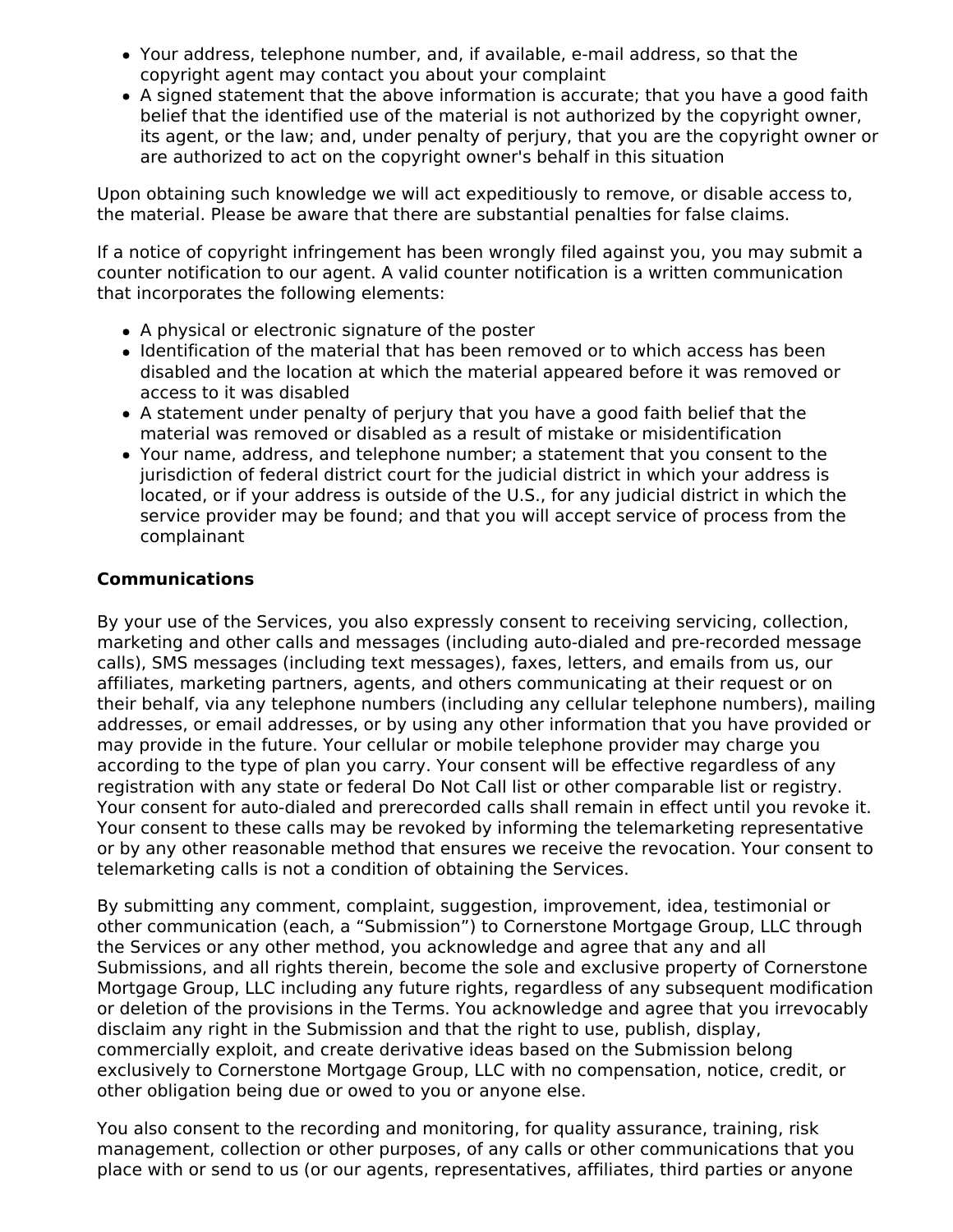contacting on our behalf) or that we (or our agents, representatives, affiliates, third parties or anyone contacting on our behalf) place to or send to you.

Please note that messages you send Cornerstone Mortgage Group, LLC by email may not be secure. Cornerstone Mortgage Group, LLC recommends that you do not send any confidential information to Cornerstone Mortgage Group, LLC by email. If you choose to send confidential information to Cornerstone Mortgage Group, LLC via email, you accept all risk that such information may be intercepted by a third party

### **PRIVACY POLICY**

In addition to these Terms, you use of and access to the Website is also subject to our Privacy Policy, which is incorporated by reference herein. Our Privacy Policy contains additional terms relating to our potential collection, use and disclosure of your personal information as a site visitor. You agree that you have read, agreed to and understand Cornerstone Mortgage Group, LLC's complete Privacy Policy.

### **DISCLAIMER OF WARRANTY, LIMITATION OF LIABILITY AND INDEMNIFICATION**

(a) No Warranty. THE WEBSITE MAY CONTAIN ERRORS AND DEFECTS OR MAY SUFFER INTERMITTENT DOWNTIME AND IS PROVIDED "AS IS", "AS-AVAILABLE", WITH ALL FAULTS AND WITHOUT WARRANTIES OF ANY KIND. TO THE FULLEST EXTENT PERMITTED BY LAW, "Cornerstone Mortgage Group, LLC", AND ITS OFFICERS, DIRECTORS, EMPLOYEES AND AGENTS (COLLECTIVELY REFERRED TO AS " "Cornerstone Mortgage Group, LLC"" FOR THE PURPOSES OF THIS SECTION) HEREBY DISCLAIM ALL WARRANTIES AND CONDITIONS WITH RESPECT TO THE WEBSITE, EITHER EXPRESS, IMPLIED OR STATUTORY, INCLUDING, BUT NOT LIMITED TO, THE IMPLIED WARRANTIES AND/OR CONDITIONS OF MERCHANTABILITY, SATISFACTORY QUALITY, FITNESS FOR A PARTICULAR PURPOSE, NON-INFRINGEMENT OF THIRD PARTY RIGHTS, THAT THE WEBSITE WILL BE UNINTERRUPTED, VIRUS-FREE OR ERROR FREE, THAT THE WEBSITE AND OUR SERVERS ARE SECURE, OR AS TO THE ACCURACY, RELIABILITY, QUALITY OR CONTENT OF ANY INFORMATION, SERVICE OR PRODUCT PROVIDED ON OR THROUGH THE WEBSITE, AS WELL AS ANY WARRANTIES THAT MAY ARISE FROM COURSE OF DEALING, COURSE OF PERFORMANCE OR USAGE OF TRADE; PROVIDED THAT THIS SECTION SHALL NOT OPERATE TO EXCLUDE OR DISCLAIM THOSE WARRANTIES WHICH ARE INCAPABLE OF EXCLUSION, RESTRICTION OR MODIFICATION UNDER THE LAWS APPLICABLE TO THESE TERMS OF USE. USE OF THE WEBSITE IS AT YOUR OWN RISK. YOU ASSUME FULL RESPONSIBILITY AND RISK OF LOSS RESULTING FROM YOUR DOWNLOADING AND/OR USE OF ANY INFORMATION, CONTENT OR SERVICES ACCESSED THROUGH OR OBTAINED BY MEANS OF THE WEBSITE. (b) Limitation of Liability. "Cornerstone Mortgage Group, LLC" SHALL NOT BE LIABLE TO YOU FOR PERSONAL INJURY, OR ANY DIRECT, INDIRECT, INCIDENTAL, CONSEQUENTIAL, SPECIAL, EXEMPLARY, PUNITIVE OR OTHER DAMAGES (INCLUDING WITHOUT LIMITATION DAMAGES FOR LOSS OR INTERRUPTION OF BUSINESS, LOSS OF DATA, LOSS OF GOODWILL OR LOST PROFITS), UNDER ANY THEORY OF LIABILITY, INCLUDING WITHOUT LIMITATION CONTRACT, NEGLIGENCE, STRICT LIABILITY OR OTHER THEORY ARISING OUT OF OR RELATING IN ANY WAY TO THESE TERMS OF USE, EVEN IF "Cornerstone Mortgage Group, LLC" HAS BEEN ADVISED OF THE RISK OF SUCH DAMAGES. Because some states or jurisdictions do not allow certain exclusions or limitations of liability, in such states or jurisdictions the above limitations and exclusions may not apply to you. In such states or jurisdictions, Cornerstone Mortgage Group, LLC's liability is limited to the extent permitted by law, thereby minimizing Cornerstone Mortgage Group, LLC's liability to you to the lowest amount permitted by applicable law. (c) Indemnification. You agree to defend, indemnify and hold Cornerstone Mortgage Group, LLC harmless from and against any liability, loss, damages or costs, including reasonable attorneys' fees, resulting from any third party claim, action, or demand based on or arising out of: (i) your use of or access to the Website or products or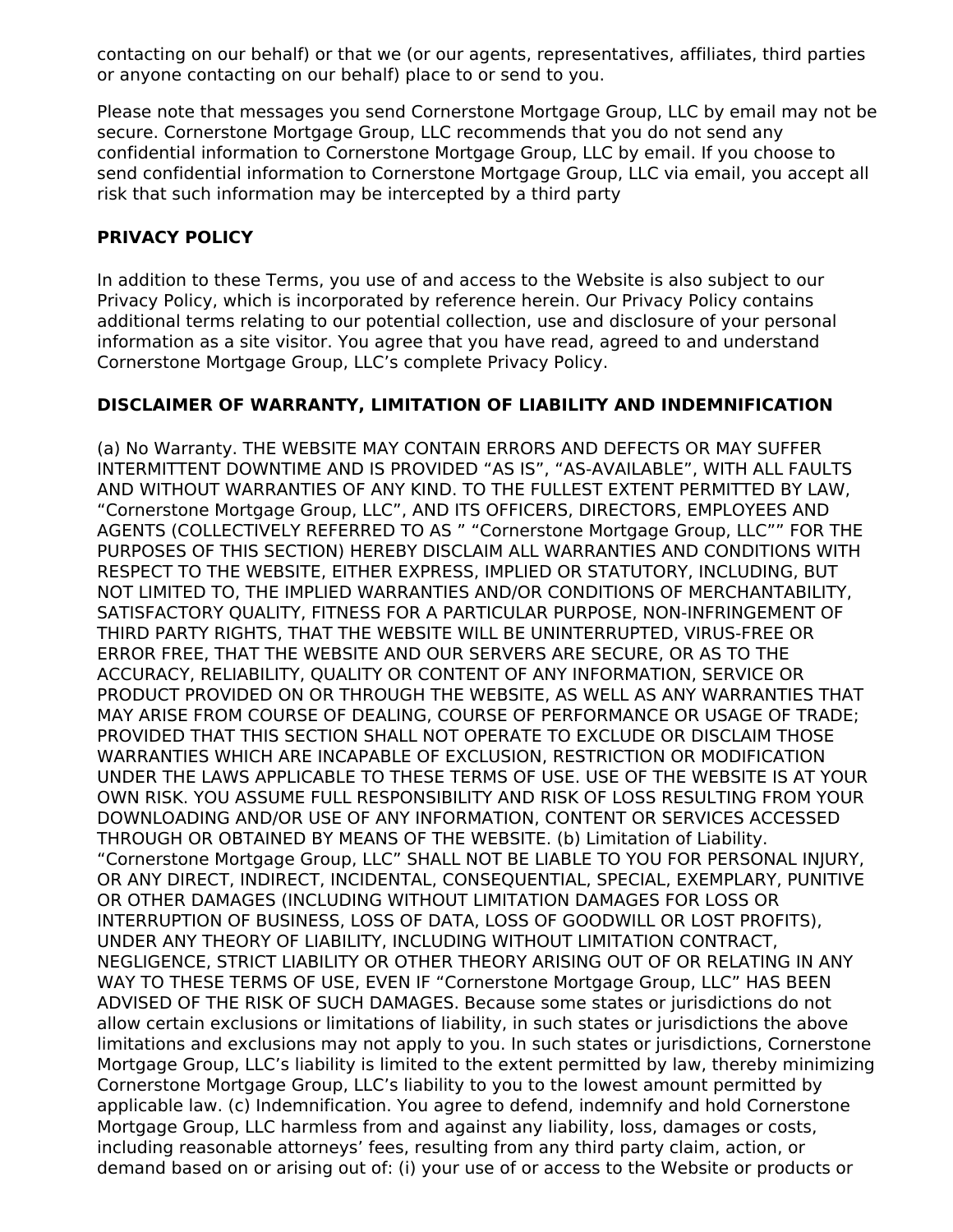services hosted thereon; (ii) your violation of any third party proprietary or other rights; (iii) your breach of these Terms of Use; or (iv) your use of software robots, spiders, crawlers, or similar data gathering and extraction tools, or any other action you take that imposes an unreasonable burden or load on Cornerstone Mortgage Group, LLC's infrastructure. You shall not settle any such claim, action, or demand unless such settlement completely and forever releases Cornerstone Mortgage Group, LLC from all liability with respect to such claim or unless "Cornerstone Mortgage Group, LLC" consents to such settlement in writing (which consent shall not be unreasonably withheld).

# **GOVERNING LAW; DISPUTE RESOLUTION**

(a) Dispute Resolution. You and "Cornerstone Mortgage Group, LLC" agree that we will first attempt to resolve any legal or equitable claim relating to these Terms of Use (referred to as "Claim") informally. Accordingly, neither of us may start a formal proceeding (except for Claims involving any violation of the federal trademark or copyright laws, or for injunctive relief) for at least thirty (30) days after one of us notifies the other of a Claim in writing. Cornerstone Mortgage Group, LLC will use commercially reasonable efforts to send its written notice by first class mail, return receipt requested, or national overnight courier to your billing address, if available, with a copy via email to your email address. If "Cornerstone Mortgage Group, LLC" does not have a contact method for you or cannot obtain one with reasonable commercial efforts, you acknowledge and agree that Cornerstone Mortgage Group, LLC may pursue Claims against you as a "John Doe" defendant and employ legal processes to obtain your identity. You will send your written notice by first class mail, return receipt requested, or national overnight courier to "Cornerstone Mortgage Group, LLC", Inc., 6190 Powers Ferry Road Northwest, Suite 230, Sandy Springs, GA 30339. If we cannot resolve a Claim informally, you and "Cornerstone Mortgage Group, LLC" each agree to submit to personal jurisdiction in Sandy Springs, GA and agree that any and all Claims either of us asserts shall be exclusively brought in the appropriate state or federal court in Sandy Springs, GA, provided that neither you nor Cornerstone Mortgage Group, LLC shall be precluded from filing a Claim in small claims court for disputes within the small claims court jurisdictional level. (b) Governing Law and Attorney's Fees. This Agreement is governed in all respects by the substantive laws of the State of GA, without regard to its conflict of law rules, and of the United States of America. The UN Convention on Contracts for the International Sale of Goods is expressly disclaimed. The Website is intended for and directed to residents of the United States and all information, advertising and claims contained on the Website are valid in and applicable only to the United States. If any action at law or in equity is necessary to enforce these Terms, the prevailing party shall be entitled to reimbursement from the other party for its expenses and reasonable attorneys' fees associated with the action, in addition to any other relief to which such prevailing party may be entitled.

# **Consent to Electronic Transactions and Disclosures**

Because you are using the Internet on the Services, it is necessary for you to consent to transact business with us online and electronically. As part of doing business with us and for all our Services, we also need you to consent to our giving you certain disclosures electronically, either via the Services or to the email address you provide to us. By agreeing to these Terms, you agree to receive electronically all documents, communications, notices, contracts, and agreements—arising from or relating to you—regarding any Services you may request or receive or your use of the Services (each, a "Disclosure").

**Scope of Electronic Consent**. Our consent is applicable to receive Disclosures and to transact business electronically. Our agreement to do so applies to any transactions to which such Disclosures relate between you and Cornerstone Mortgage Group, LLC. Your consent will remain in effect as long as you are a user of the Services and, if you are no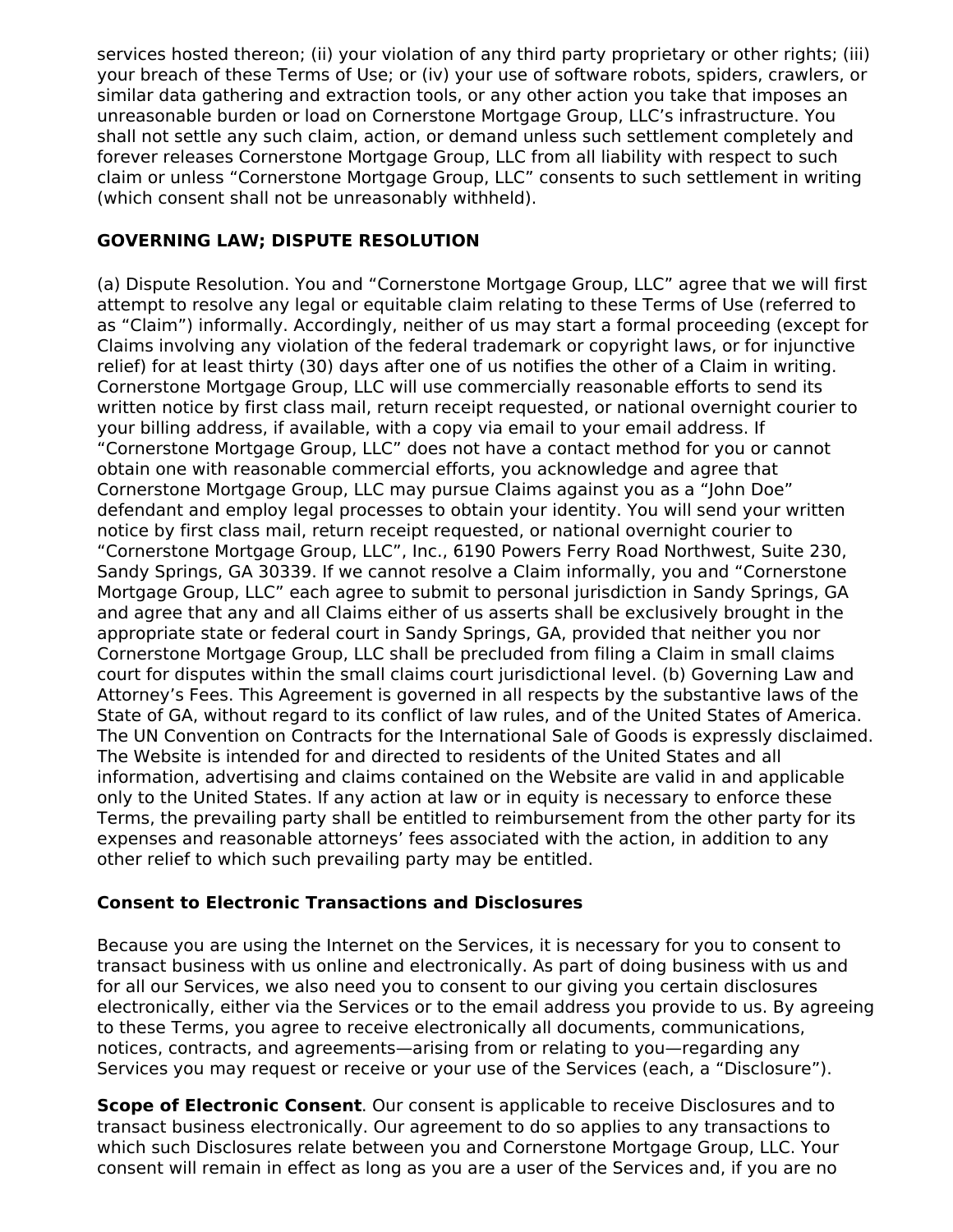longer a user of the Services, will continue until such a time as all Disclosures relevant to transactions that occurred while you were a user have been made.

**Consenting to Do Business Electronically.** Before you decide to do business electronically with Cornerstone Mortgage Group, LLC, you should consider whether you have the required hardware and software capabilities described below.

**Hardware and Software Requirements.** To access and retain Disclosures electronically, you must satisfy the following computer hardware and software requirements: access to the Internet, an email account and related software capable of receiving email through the Internet, a web browser which is SSL-compliant and supports secure sessions (such as Microsoft Edge, mobile Safari, Firefox, Chrome, or the equivalent software), and hardware capable of running this software.

**Additional Mobile Technology Requirements.** If you are accessing our Services and the Disclosures electronically via a mobile device (such as a smart phone, tablet, and the like), in addition to the above requirements, you must make sure that you have software on your mobile device that allows you to print and save the Disclosures presented to you during the application process. These applications can be found for most mobile devices in the devices' respective "app store." If you do not have these capabilities on your mobile device, please access this through a device that provides these capabilities.

**Withdrawing Consent.** You may withdraw your consent to receive Disclosures electronically by contacting us at the address below. However, once you have withdrawn your consent you may not be able to access or use the Services. If you have a pending request on the Services or relating to the Services, we may terminate it and remove it from our system. If you have already received or used the Services, all previously agreed to terms and conditions will remain in effect, and we will send Disclosures to your verified business address provided during registration.

**How to Contact Us regarding Electronic Disclosures.** You can contact us via email at sales@cmghl.com or by calling 678-578-7600. You may also reach us in writing to us at the following address: "Cornerstone Mortgage Group, LLC"., 6190 Powers Ferry Road Northwest, Suite 230, Sandy Springs, GA 30339, Attention: Customer Service.

Contact Information and License Disclosures

The Services are offered by Cornerstone Mortgage Group, LLC and its affiliates, headquartered at 6190 Powers Ferry Road Northwest, Suite 230, Sandy Springs, GA 30339. You may contact Cornerstone Mortgage Group, LLC by sending correspondence to that address or emailing sales@cmghl.com.

### **Notice to California Residents**

If you are a California resident, under California Civil Code Section 1789.3, you may contact the Complaint Assistance Unit of the Division of Consumer Services of the California Department of Consumer Affairs in writing at 1625 N. Market Blvd., Suite N 112, Sacramento, California 95834, or by telephone at (800) 952-5210 in order to resolve a complaint regarding the Services or to receive further information regarding use of the Services.

### **Notice to New York Residents**

In order to protect against identity theft, all of the data that customers provide will be transmitted securely to our server where we implement industry standard best practices in securing consumer data; such as using 256-bit encryption. We use a system provided by a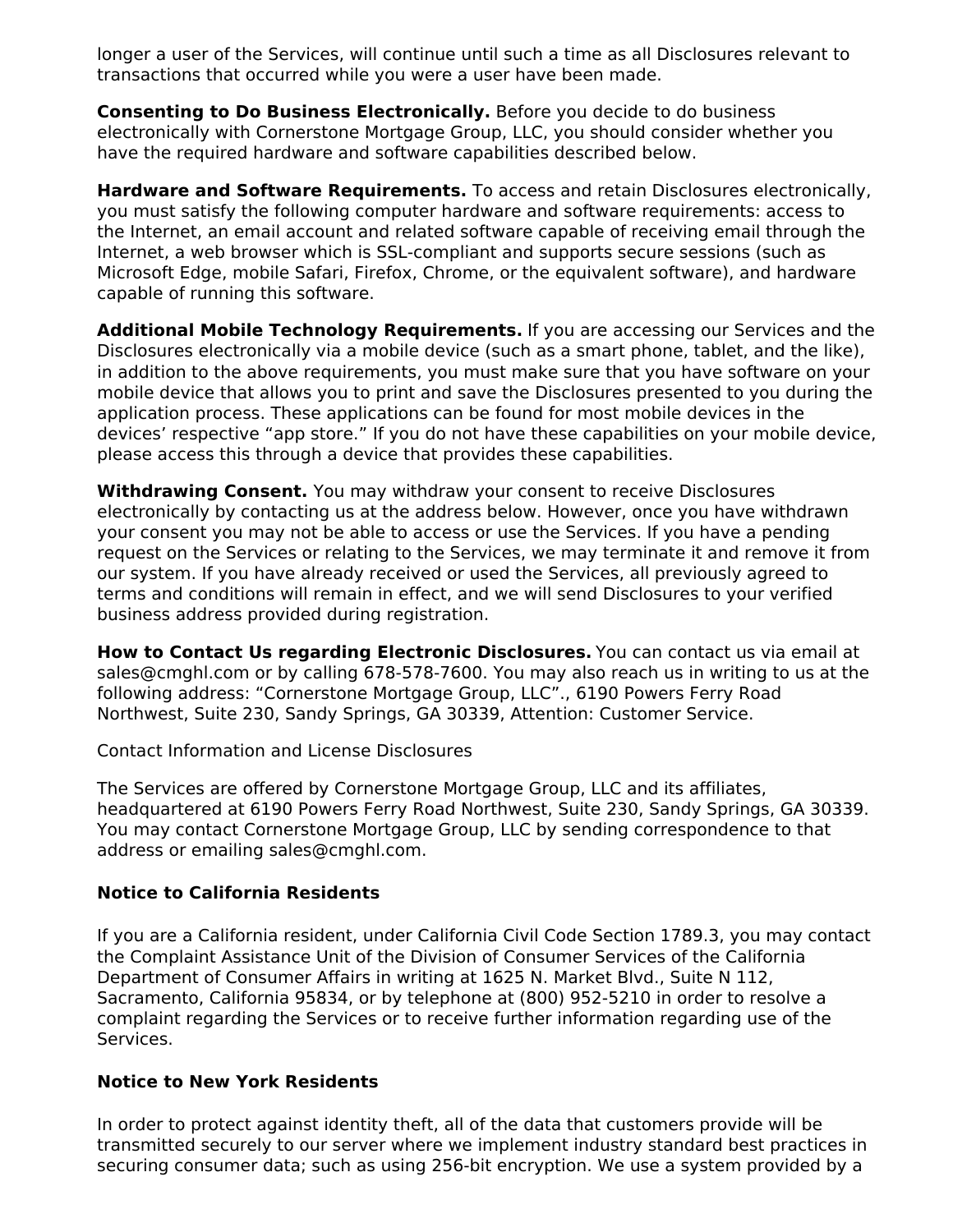third-party that is SOC2 Type II audited. The third-party provider maintains a SOC2 Type II Compliance posture, which includes management of software updates. The third-party provider implements security software patch updates on their platform as quickly as possible after notification of availability is received. SOC2 Type II Compliance ensures their systems are maintained at appropriate patch/system version levels through timely application of system updates. Notwithstanding the forgoing, you agree to release any third-party provider utilized by us from any liability, claims and demands resulting from any lost and/or stolen data provided or otherwise transmitted to our server.

# **MISCELLANEOUS**

(a) Suggestions and Feedback. Cornerstone Mortgage Group, LLC welcomes feedback or inquiries about our products. If you elect to provide any feedback or comments of any nature to Cornerstone Mortgage Group, LLC, all of such feedback and comments shall be the sole and exclusive property of Cornerstone Mortgage Group, LLC, and Cornerstone Mortgage Group, LLC shall have the right to use such feedback in any manner and for any purpose in Cornerstone Mortgage Group, LLC's discretion without remuneration, compensation or attribution to you, provided that Cornerstone Mortgage Group, LLC is under no obligation to use such feedback. (b) Interpretation, Assignment and Entire Agreement. These Terms of Use, together with our Privacy Policy, form the complete and exclusive agreement between you and Cornerstone Mortgage Group, LLC relating to the Website and they supersede all prior or contemporaneous proposals, oral or written, understandings, representations, conditions, warranties and all other communications between you and Cornerstone Mortgage Group, LLC. These Terms of Use, and any rights and licenses granted hereunder, may not be transferred, or assigned by you, but may be assigned by Cornerstone Mortgage Group, LLC without restriction. Subject to the Cornerstone Mortgage Group, LLC's modification rights set above, no amendment of any provision of these Terms of Use shall be effective unless set forth in a writing signed by you and a representative of Cornerstone Mortgage Group, LLC, and then only to the extent specifically set forth therein. These Terms of Use may not be explained or supplemented by any prior course of dealings or trade by custom or usage. No waiver by either party of any breach or default hereunder shall be deemed to be a waiver of any preceding or subsequent breach or default. If any provision of these Terms of Use shall be unlawful, void, or for any reason unenforceable, then that provision shall be deemed severable from these Terms of Use and shall not affect the validity and enforceability of any remaining provisions. (c) Contact Us. If you have any questions, comments, or concerns regarding these Terms of Use and/or the Website, please send an email to sales@cmghl.com. Please note that communications made through e-mail or the Website's messaging systems shall not be deemed to constitute legal notice to "Cornerstone Mortgage Group, LLC" or any of its officers, employees, agents, or representatives. You may provide legal notice to "Cornerstone Mortgage Group, LLC" in writing by first class mail, return receipt requested, or national overnight courier, at: Attn: Legal Department Cornerstone Mortgage Group, LLC 6190 Powers Ferry Road Northwest, Suite 230, Sandy Springs, GA 30339

# **Online Privacy Policy**

Your privacy is extremely important to us. Protection of your personal or sensitive information and use of such data in a fair and trustworthy fashion comes with a degree of trust in manner that is key to the core values of Cornerstone Mortgage Group, LLC. This policy applies to all information collected by or in use of Cornerstone Mortgage Group, LLC.

Cornerstone Mortgage Group, LLC understands that consumers furnish sensitive information during the mortgage application process as is considering to be within the course of business. The Company and Management are committed to treating such information responsibly and identify expectations surrounding the sourcing, storage, and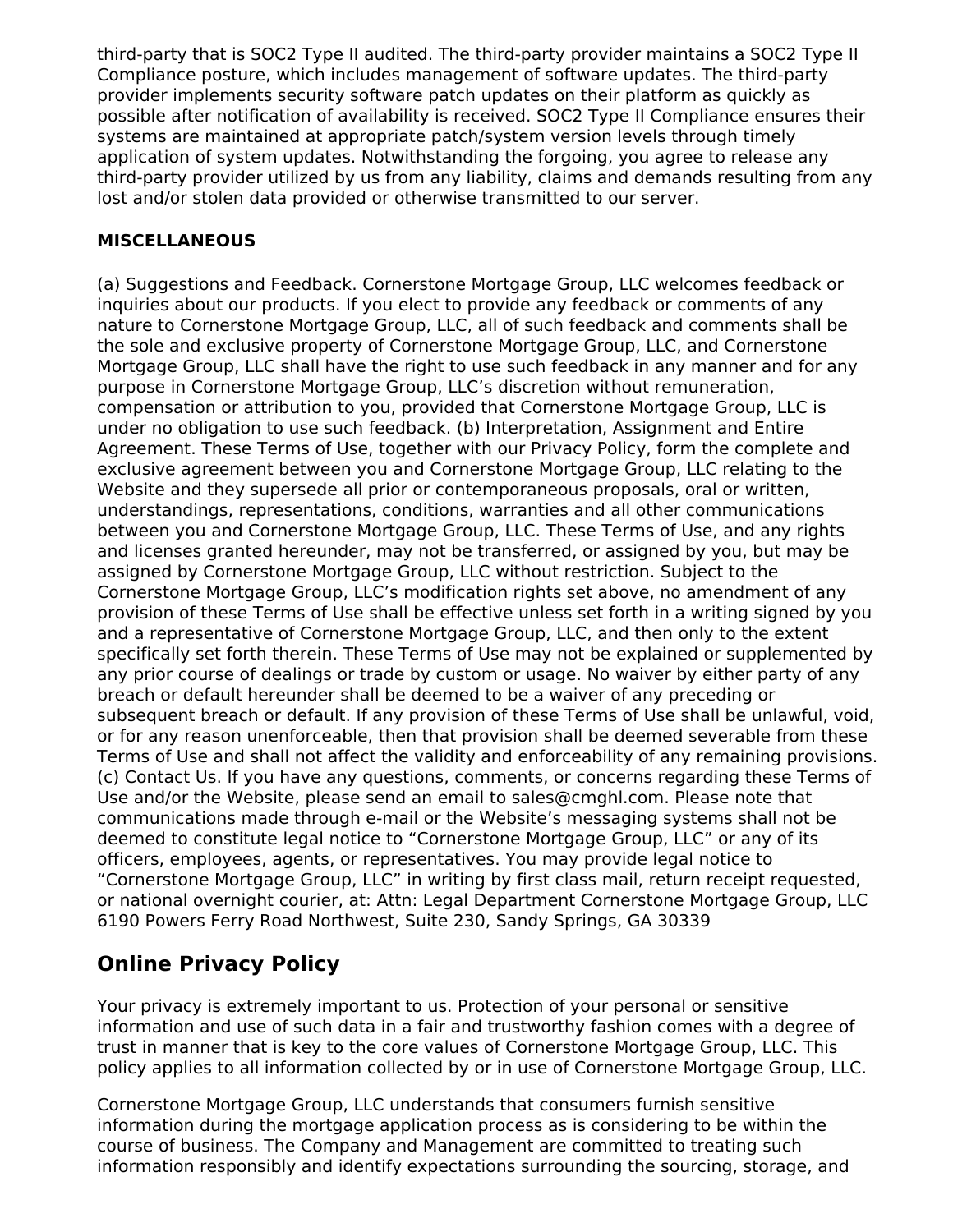retention of such personal and financial information.

Cornerstone Mortgage Group, LLC is dedicated to take all the necessary steps to safeguard sensitive information that has been entrusted to us and lenders by their customers. This Online Privacy Policy explains how we collect, share, use, and protect information when you visit or use this online service.

As you review this Online Privacy Policy, here are a few general principles to keep in mind:

- Our online services are intended for a U.S. audience. If you visit or use our online services, your information may be transferred or processed in the United States.
- Our online services are not intended for children under 13. We do not knowingly collect personal information from children under 13 without parental consent
- If you are a California resident, you may have rights under the California Consumer Privacy Act.

### **Gramm Leach Bliley Act**

Subtitle A of Title V of the Gramm Leach Bliley Act established specific guidelines regarding to disclose nonpublic personal information about a consumer to nonaffiliated third parties and requires a financial institution to disclose to all of its customers the institution's privacy policies and practices relating to information sharing with both affiliates and nonaffiliated third parties. Additionally, the Act requires that customers be provided an opportunity to opt-out of sharing his or her nonpublic personal information to nonaffiliated third parties subject to certain exceptions. Cornerstone Mortgage Group, LLC has elected to not share any non-public personal information with nonaffiliated third parties other than as permitted by the exceptions delineated in the privacy rule.

### **Definitions**

Affiliate - any company that controls, is controlled by, or is under common control.

Personally, identifiable financial information - any information collected about a consumer in connection with providing a financial product or service to that consumer. This includes: information provided by the consumer during the application process (e.g., name, phone number, address, income); information resulting from the financial product or service transaction (e.g., payment history, loan or deposit balances, credit card purchases); information from other sources about the consumer obtained in connection with providing the financial product or service (e.g., information from a consumer reporting agency or from court records)

Publicly available information - any information Cornerstone Mortgage Group, LLC reasonably believes is lawfully made available to the general public from federal, state, or local government records, widely distributed media, or disclosures to the general public that are required to be made by federal, state, or local law.

Nonaffiliated third party – means any person who is not an affiliate.

Nonpublic personal information - consists of personally identifiable financial information obtained or that is provided by a consumer that is not publicly available information. It includes any lists, descriptions, or other groupings of consumers (including publicly available information contained therein) that are derived using personally identifiable financial information that is not publicly available.

Recipient – receipt of nonpublic personal information from a nonaffiliated financial institution and to any nonaffiliated entity to which Cornerstone Mortgage Group, LLC gives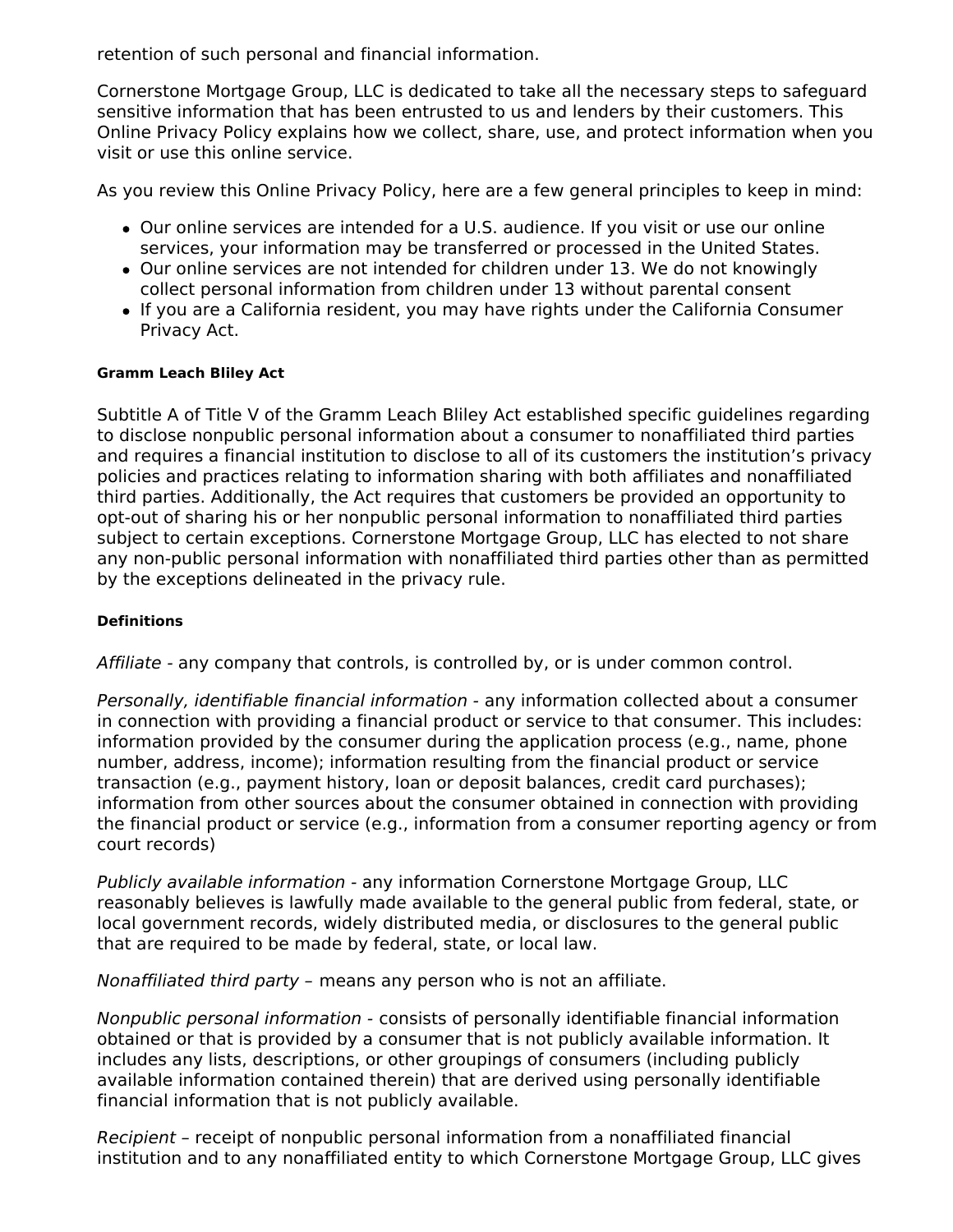nonpublic personal information.

### **Right to Financial Privacy Act**

The Right to Financial Privacy Act established guidelines and procedures regarding how agencies of the federal government may obtain the financial records of certain customers. The Right to Financial Privacy Act covers requests for financial information regarding individuals and partnerships with five or fewer people. It does not govern record requests for corporations or partnerships with more than five people. The Right to Financial Privacy Act only covers requests from a federal government authority. It does not apply to requests from the Internal Revenue Service or from state, local, or other non-federal agencies.

Cornerstone Mortgage Group, LLC will not honor any request for information that does not comply with the requirements of the Right to Financial Privacy Act. Strict precautions will be taken to prevent the release of inappropriate information as allowed by the Right to Financial Privacy Act.

### **Information Collected**

### **Personal Information**

Information related to any identified or identifiable individual person or party, such as employees, customers, contractors, partners or any other third party (including third parties' personnel). Examples of Personal Information are name, address, or credit card number. Other examples of Personal Information may include browsing history, loan applications, and requests for information about products and services, if they relate to an identified or identifiable individual. An identifiable person is one who can be identified, directly or indirectly, by reference to an identification number or to one or more factors specific to his identity. from many sources is collected.

In order to protect against identity theft, all of the data that customers provide will be transmitted securely to our server where we implement industry standard best practices in securing consumer data; such as using 256-bit encryption. We use a system provided by a third-party that is SOC2 Type II audited. The third-party provider maintains a SOC2 Type II Compliance posture, which includes management of software updates. The third-party provider implements security software patch updates on their platform as quickly as possible after notification of availability is received. SOC2 Type II Compliance ensures their systems are maintained at appropriate patch/system version levels through timely application of system updates. Notwithstanding the forgoing, you agree to release any third-party provider utilized by us from any liability, claims and demands resulting from any lost and/or stolen data provided or otherwise transmitted to our server.

#### **Sensitive Personal Information**

Is Personal Information that receives special legal protection under applicable law. Some examples in the US include social security numbers, credit card numbers, personal health information, credit reports and ratings, race, political affiliations, religious beliefs, personal health information, etc. Sensitive information may require heightened security protection or special individual consent.

#### **Usage and Other Information**

In addition to the personal information described above, we may collect certain information about your use of our online services. For example, we may capture the IP address of the device you use to connect to the online service, the type of operating system and browser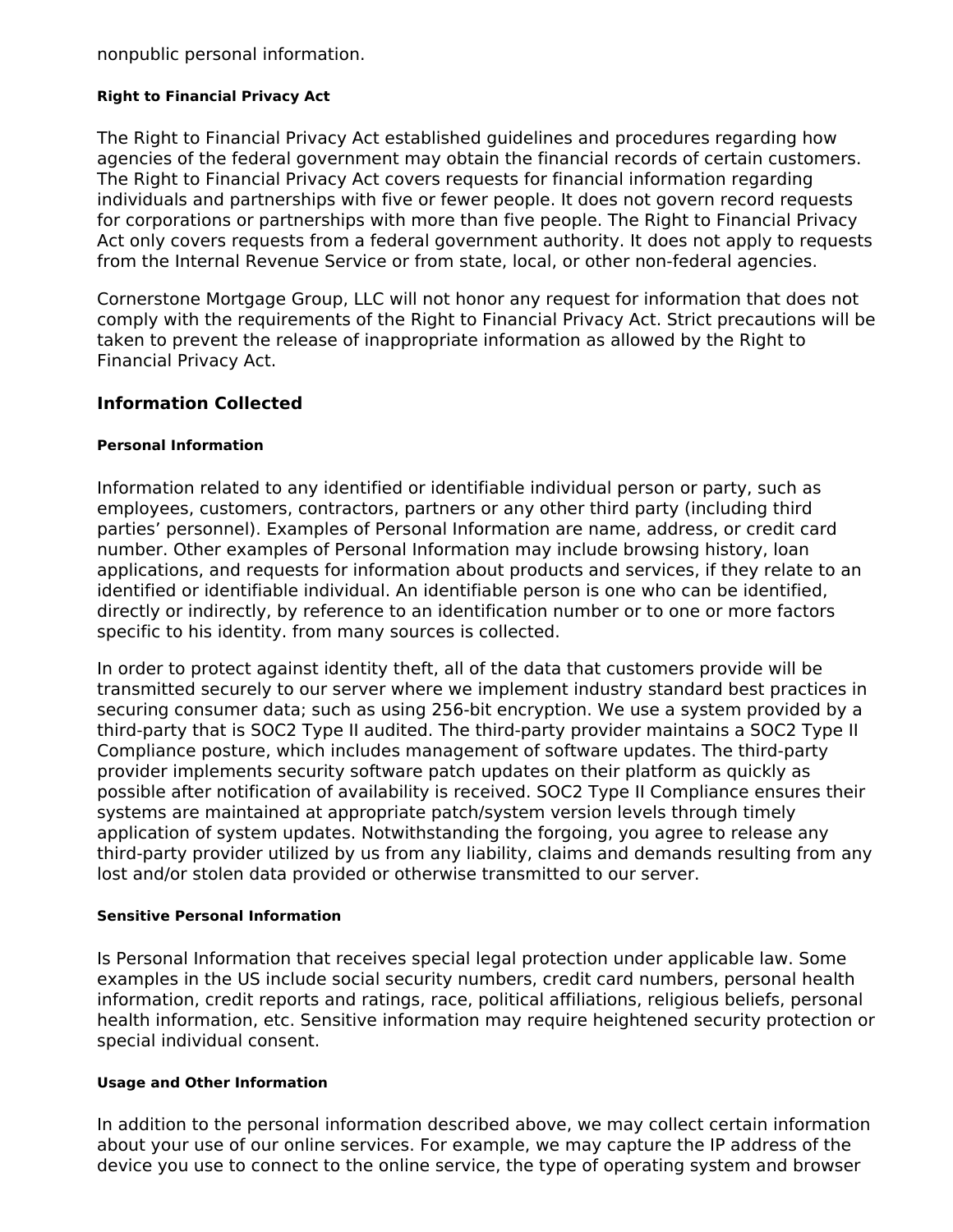you use, and information about the site you came from, the parts of our online service you access, and the site you visit next. We or our third-party partners may also use cookies, web beacons or other technologies to collect and store other information about your visit to, or use of, our online services. In addition, we may later associate the usage and other information we collect online with personal information about you.

# **Use of Information**

We use the information discussed above in a number of ways, such as:

- Processing applications and transactions;
- Verifying your identity (such as when you access your account information);
- Preventing fraud and enhancing the security of your account or our online services;
- Responding to your requests and communicating with you;
- Performing analytics concerning your use of our online services, including your responses to our emails and the pages you view;
- Complying with and enforcing applicable legal requirements, relevant industry standards, contractual obligations, and our policies; and
- For any other purposes that we may specifically disclose at the time you provide, or we collect your information.

We may also use data that we collect on an aggregate or anonymous basis (such that it does not identify any individual customers) for various business purposes, where permissible under applicable laws and regulations.

# **Information Disclosed**

We do not disclose nonpublic personal information except as permitted or required by law. Disclosure of personally identifiable information without consumer's refusal occurs in the following circumstances:

- To certain nonaffiliated third parties (under limited circumstances) to the extent permissible under law to service the lenders customer, report to credit bureaus, manage risk, and perform other financial services related activities.
- Disclosing information, we receive on a lenders customer loan application such as the assets, liabilities, income, and employment history for a lender using our system to determine whether a loan made to the customer is salable in the secondary market, for example.
- Information necessary to enforce legal or contractual rights, if applicable, or the right of any other person who is engaged in a transaction directly with our company and not the lender.
- To disclose information required in the ordinary course of business, such as in the settlement of claims or benefits or the confirmation of information to a lender's customer or the consumer's agent.
- To provide information to agencies, persons that are assessing our compliance with industry standards, and our attorneys, accountants, and auditors.
- To the extent permissible under the Right to Financial Privacy Act.
- To comply with federal, state, or local laws, rules, and other applicable legal requirements.

# **Understanding Cookies, Web Beacons and Other Tracking Technologies**

We, or our service providers, and other companies we work with may deploy and use cookies, web beacons, local shared objects and other tracking technologies for various purposes, such as fraud prevention and monitoring our advertising and marketing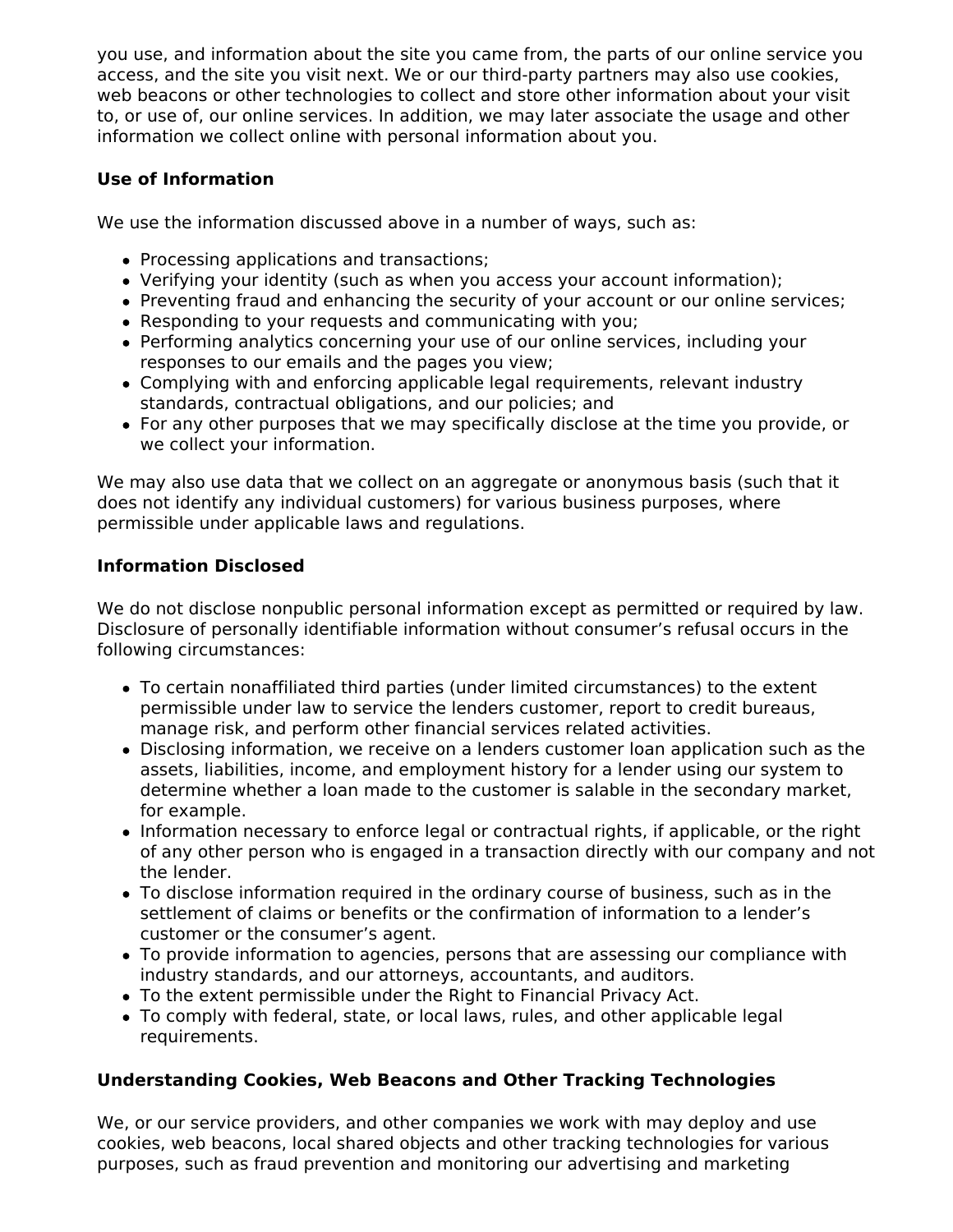campaign performance. Some of these tracking tools may detect characteristics or settings of the specific device you use to access our online services.

- "Cookies" are small amounts of data a website can send to a visitor's web browser. They are often stored on the device you are using to help track your areas of interest. Cookies may also enable us or our service providers and other companies we work with to relate your use of our online services over time to customize your experience. Most web browsers allow you to adjust your browser settings to decline or delete cookies but doing so may degrade your experience with our online services.
- Clear GIFs, pixel tags or web beacons—which are typically one-pixel, transparent images located on a webpage or in an email or other message—or similar technologies may be used on our sites and in some of our digital communications (such as email or other marketing messages). They may also be used when you are served advertisements, or you otherwise interact with advertisements outside of our online services. These are principally used to help recognize users, assess traffic patterns, and measure site or campaign engagement.
- Local Shared Objects, sometimes referred to as "flash cookies" may be stored on your hard drive using a media player or other software installed on your device. Local Shared Objects are similar to cookies in terms of their operation but may not be managed in your browser in the same way. For more information on managing Local Shared Objects.

# **Safeguarding**

We protect consumer privacy by ensuring that only employees who have a business reason for knowing information have access to it. We have retained the services of a compliance officer as the financial privacy coordinator, who is consulted for maintaining internal procedures to ensure that our consumers' information is protected.

All employees have a copy of this policy and are trained at least annually regarding the importance of safeguarding information. Any employee who violates our privacy policy is subject to disciplinary action.

# **Additional Info. Collecting, Accessing, and Sharing PII**

Collecting or maintaining any sensitive PII electronically in our database, accessible remotely from AWS servers, adheres to best practices related to privacy impact assessments. Access to sensitive PII is based on having a "need to know" basis for the collection of the info., i.e., when the info. relates to our official duties of delivering software services to lenders licensing our platform to enable their customers to have the ability to submit loan applications and corresponding documentation. Access is limited to only sensitive PII needed to fulfill our services, and not to view or use sensitive PII for any purpose other than to fulfill this our required duties.

No documents and data are accessible to casual visitors, passersby, or other individuals within the office without a "need to know." There will never be an authorization to access, share, or display any info. deemed sensitive PII outside work hours or outside of corporate headquarters, and outside of the company administrative login site. In addition, unless specifically designated to conduct work related to the development and delivery of the platform services to our client, you will not have the ability to access sensitive PII unless given the specific authority and access to do so by a direct supervisor. You access will be monitored utilizing an audit trail of your login, and pages accessed while you are logged in.

# **Linking to Third-Party Websites**